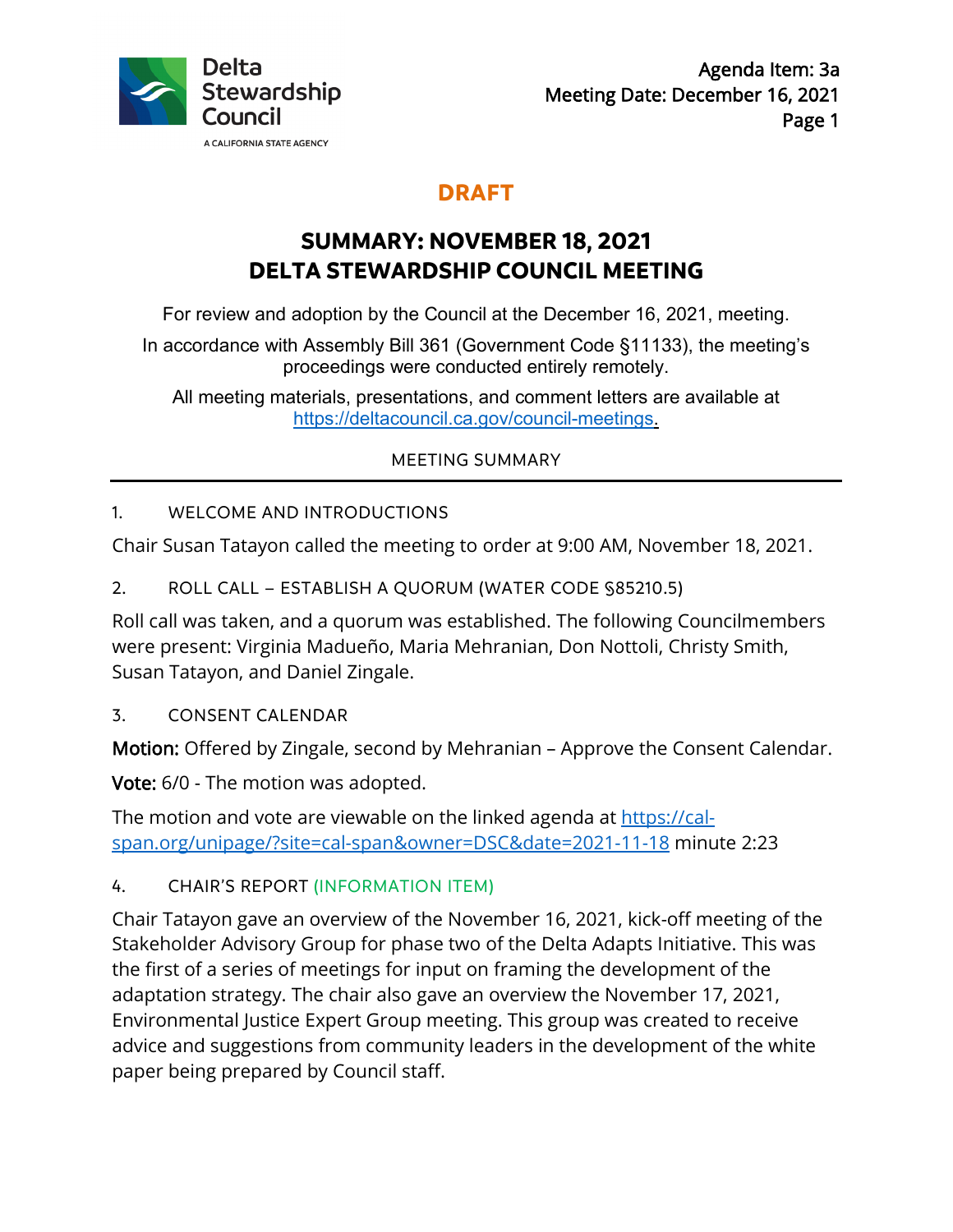The item is viewable on the linked agenda at [https://cal-span.org/unipage/?site=cal](https://cal-span.org/unipage/?site=cal-span&owner=DSC&date=2021-11-18)[span&owner=DSC&date=2021-11-18](https://cal-span.org/unipage/?site=cal-span&owner=DSC&date=2021-11-18) minute 03:10.

### 5. PUBLIC COMMENT

There was no public comment.

The item is viewable on the linked agenda at [https://cal-span.org/unipage/?site=cal](https://cal-span.org/unipage/?site=cal-span&owner=DSC&date=2021-11-18)[span&owner=DSC&date=2021-11-18](https://cal-span.org/unipage/?site=cal-span&owner=DSC&date=2021-11-18) minute 5:38.

## 6. EXECUTIVE OFFICER'S REPORT (INFORMATION ITEM)

Executive Officer Jessica Pearson gave an update on the proposed revision to the Council's Appeals Procedures for covered actions. The Council's Appeals Procedures were originally developed before the adoption of the Delta Plan and years before the first covered actions or appeals were submitted to the Council. The proposed revisions are designed to incorporate lessons learned and improve the process for all parties. Council staff anticipated releasing a draft version of the proposed amendments on our website on or around December 10 for a 60-day public comment period in advance of a Council workshop at the January 2022 meeting.

On October 28, the Central Valley Flood Protection Board submitted a certification of consistency for the American River Watershed Common Features, Sacramento East Levee Contract 3 Project. The Board finds that the proposed project is consistent with eight Delta Plan policies, while the remaining policies are not applicable. The project's public review period closed on November 29.

The Council submitted a letter to the Department of Water Resources on November 1, regarding the Initial Study/proposed Mitigated Negative Declaration for the Georgiana Slough Migratory Barrier Project. The project seeks to reduce the diversion of juvenile salmon from the Sacramento River into the interior and south Delta. The letter outlines applicable Delta Plan policies regarding invasive species and local land use and invites the Department of Water Resources to meet with the Council for early consultation.

Pearson welcomed three new staff members to the Council: Pat Kelly, senior environmental planner in the Regulatory Review Unit, Kim Vinayak, staff services manager specialist retired annuitant in the Human Resources Office, and a new Executive Fellow from the Capital Fellows Program, Chris Lier.

Pearson also announced three promotions within the Council. Cory Copeland has been promoted to Senior Environmental Scientist within the Performance Management unit. Julia Schmitz has been promoted to Staff Services Analyst in the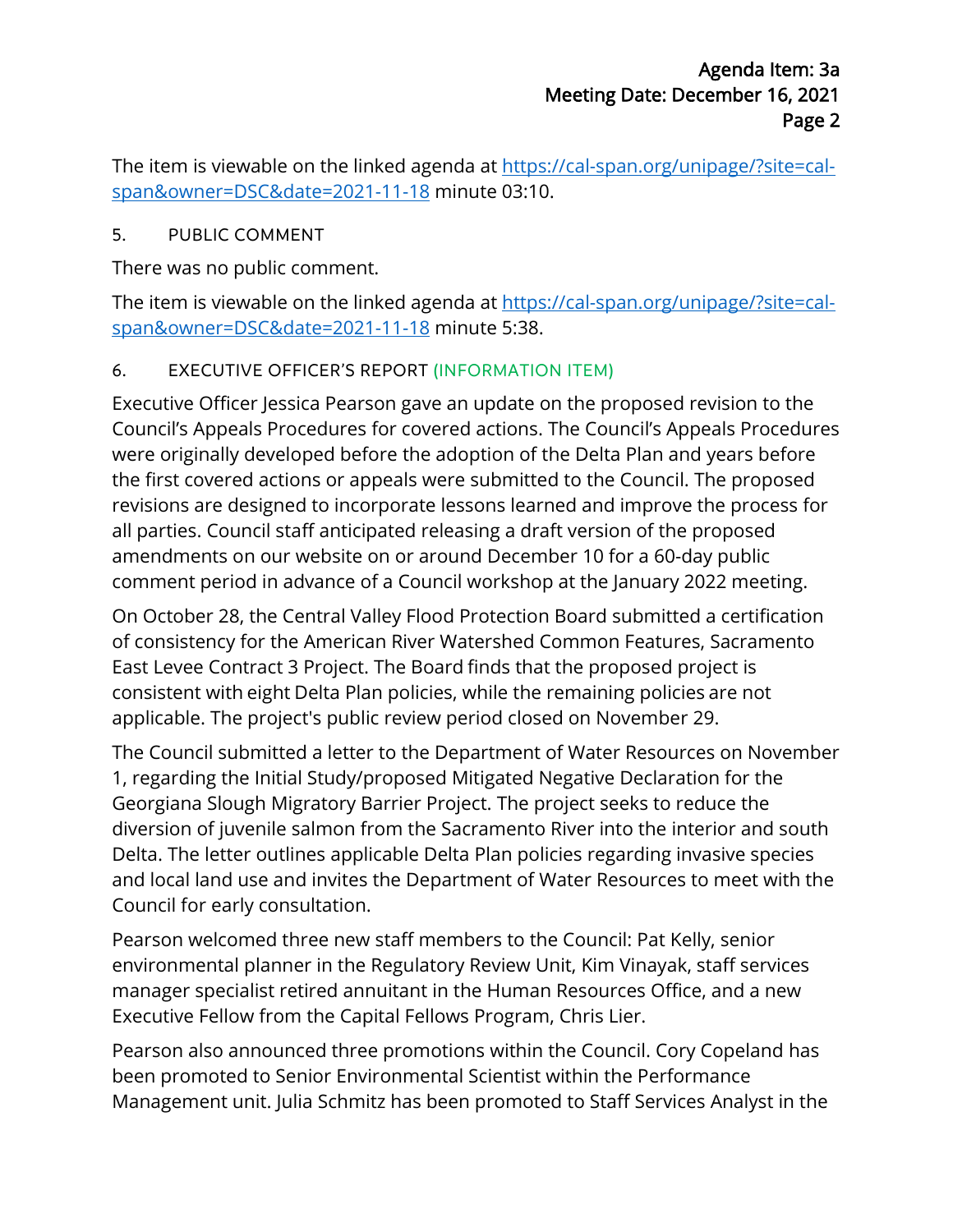Council's Human Resources office. Lastly, Andy Voong has been promoted to IT Specialist.

The Outreach Highlights Report and the Active Projects List were provided to the Council in writing.

6a. Legal Update (Information Item)

There was no Legal Update.

6b. Legislative Update (Information Item)

There was no Legislative Update

The Executive Officer's Report is viewable on the linked agenda at [https://cal](https://cal-span.org/unipage/?site=cal-span&owner=DSC&date=2021-11-18)[span.org/unipage/?site=cal-span&owner=DSC&date=2021-11-18](https://cal-span.org/unipage/?site=cal-span&owner=DSC&date=2021-11-18) minute 5:50.

#### 7. LEAD SCIENTIST'S REPORT (INFORMATION ITEM)

Delta Lead Scientist Dr. Laurel Larsen discussed two recently published papers by Segarra et al. and Hutton et al., reporting on work that the Council funded through the 2018 proposal solicitation to the Brander lab at Oregon State University. The studies investigate the impact of increased salinity levels in estuary waters on the toxicity of several pesticides that commonly pollute their waters. The researchers test how different salinity levels affect pesticides' toxicity in the water on two fish species found in the Bay-Delta. Their results reveal that salinity can influence the toxicity of these pesticides in estuary waters, but more work is needed to understand the extent and full mechanisms behind this influence.

Councilmembers discussed the types and origin of the pesticides that pollute waters in the Delta.

Dr. Larsen reminded everyone that the Delta Lead Scientist Ask Me Anything (AMA) series is ongoing, and Archives of all sessions are available for viewing at the Delta Stewardship Council's Instagram page. The last AMA of 2021 will be held on December 20 at 12 PM.

Delta Science Program staff plan to release the first full draft 2022-2026 Science Action Agenda (SAA) for public review in the coming weeks. The draft, which will be presented to the Council at its December meeting, will be available for public comment for two months. The 2022-2026 SAA has been developed with extensive input from Delta scientists, managers, and stakeholders. To learn more, please visit <https://scienceactionagenda.deltacouncil.ca.gov/> or email [SAA@deltacouncil.ca.gov](mailto:SAA@deltacouncil.ca.gov)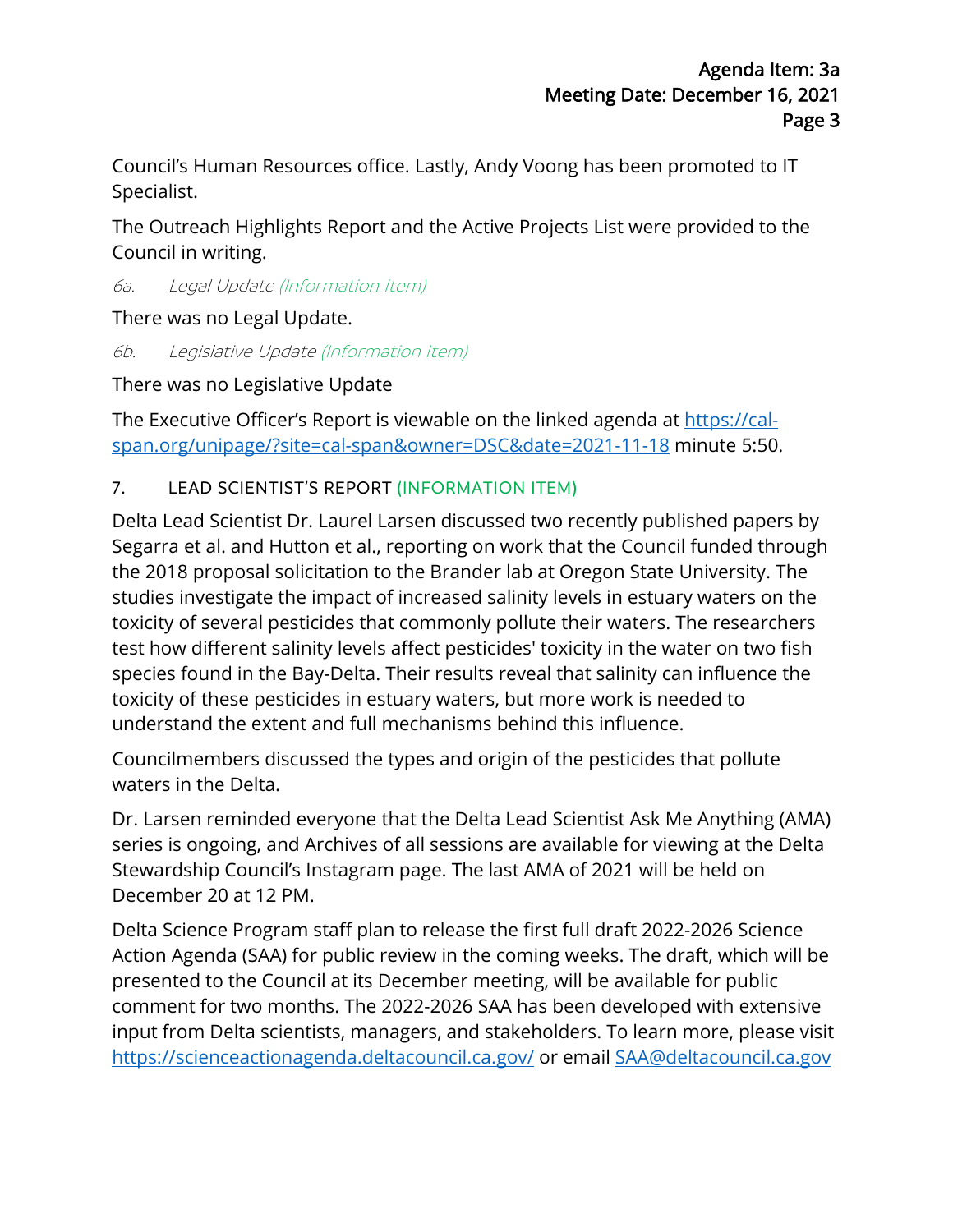Dr. Larsen gave an update on the Environmental Justice Brown Bag Series. The last webinar took place Wednesday, December 8<sup>th</sup> from 12-1PM where Dr. Raoul Lievanos of the University of Oregon spoke on climate justice related to sea level rise and flooding risk in Stockton. For more information on the series: [https://caseagrant.ucsd.edu/events/webinar-environmental-justice-reforms](https://caseagrant.ucsd.edu/events/webinar-environmental-justice-reforms-in-government)[in-government.](https://caseagrant.ucsd.edu/events/webinar-environmental-justice-reforms-in-government)

The Delta Interagency Invasive Species Coordination (DIISC) Team hosted a virtual Delta Invasive Species symposium on December 15 from 9 AM-2:30 PM focused on early detection and rapid response (EDRR) to species invasions.

Dr. Larsen reviewed the By The Numbers report.

Councilmembers discussed the causation behind the water temperature rise in the Delta. The chair congratulated Rachael Klopfenstein and the Delta Science team on their hard work completing the SAA.

The agenda item is viewable on the linked agenda at [https://cal](https://cal-span.org/unipage/?site=cal-span&owner=DSC&date=2021-11-18)[span.org/unipage/?site=cal-span&owner=DSC&date=2021-11-18](https://cal-span.org/unipage/?site=cal-span&owner=DSC&date=2021-11-18) minute 13:36.

8. WORKSHOP ON THE DRAFT PROGRAM ENVIRONMENTAL IMPACT REPORT FOR THE PROPOSED AMENDMENT OF CHAPTER 4 OF THE DELTA PLAN (WORKSHOP)

The Council received an overview from staff of the proposed amendment to Chapter 4 of the Delta Plan, Protect, Restore, and Enhance the Delta Ecosystem (Ecosystem Amendment), and the California Environmental Quality Act Draft Program Environmental Impact Report for the Ecosystem Amendment (Draft PEIR). The Council then conducted a workshop to solicit oral comments on the Draft PEIR. The deadline for written comments on the Draft PEIR was November 30, 2021.

Councilmembers discussed the significance of the listed alternatives to the project proposed in the PEIR.

#### Public Comment

Brett Baker, Central Delta Water Agency, expressed concern that the restoration efforts might increase salinity intrusion, methylation of mercury, and conflicts with flood control. Baker commented that the placement of hatchery raised smelt in the Delta should be timed so that it doesn't interfere with water use needs. Baker also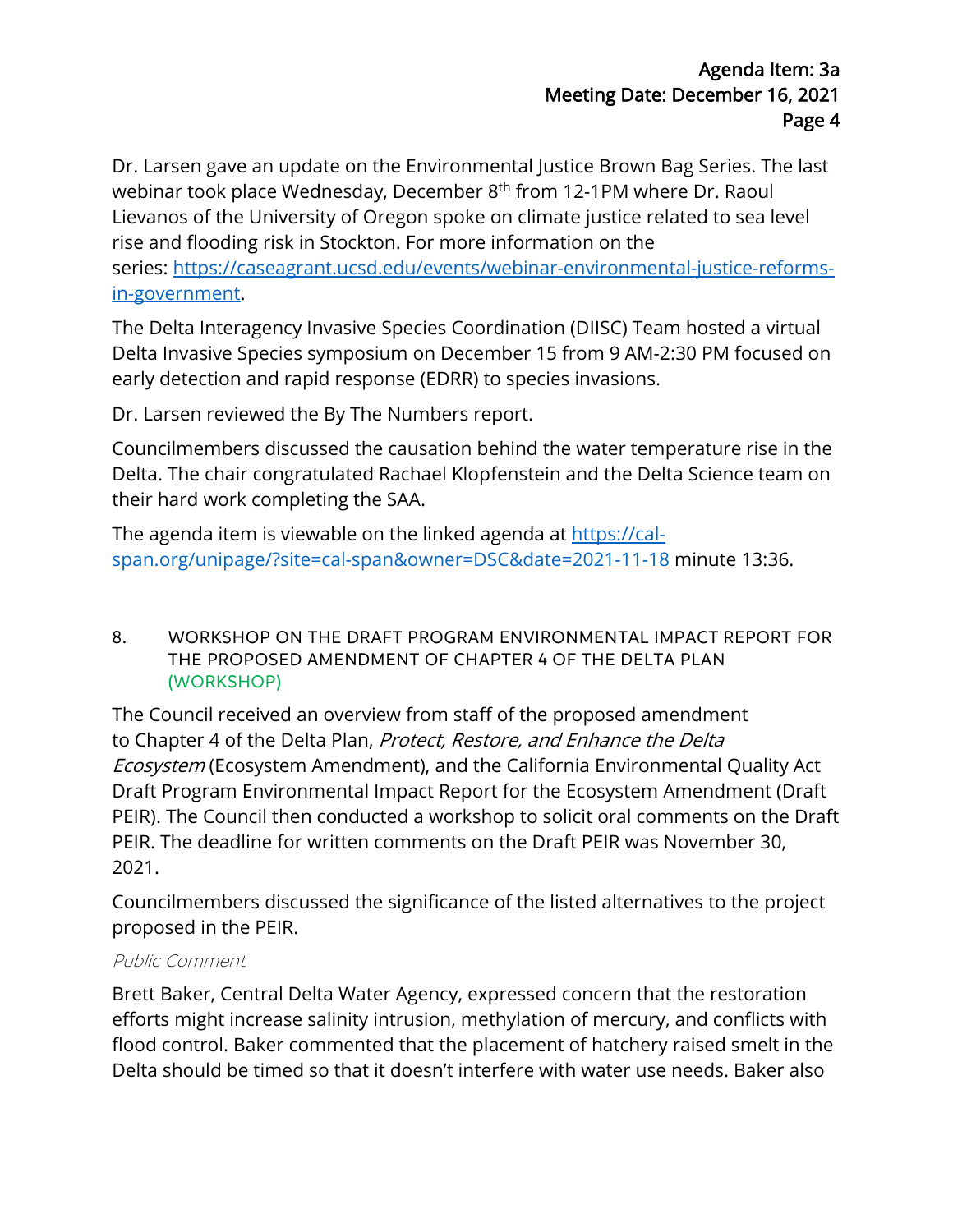noted that Delta levee funds shouldn't be utilized for restoration projects that don't directly mitigate flooding.

Osha Meserve, Local Agencies of the North Delta, made comments on the 2020 version of revisions and is concerned that some of her comments weren't addressed. She is also concerned that there isn't a clear connection between DLIS policy and the restoration suggestions. Meserve noted that Stone Lakes National Wildlife Refuge has been listed as a priority restoration area by the Council but is a part of the national refuge and shouldn't be a part of the EIR. Meserve is also concerned about the long-term maintenance of weeds, trespassing, access, and carbon capture issues around these restoration projects.

Councilmembers and staff discussed the proposed project's timeline. Public comment closes on November 30, 2021. The comments and the corresponding responses will be incorporated into the PEIR report. Council staff will present the final PEIR and Ecosystem Amendment at a Council meeting for possible approval in the Spring of 2022.

Matt Conover, Reclamation District 1002, noted his concern about the economic impacts that may result from the Delta Adapts recommendations. Conover is concerned that some of the agricultural lands that are slated to be seasonally flooded may leave farmers unable to adapt. Conover requested socio-economic impact reports and modeling.

The agenda item is viewable on the linked agenda at [https://cal](https://cal-span.org/unipage/?site=cal-span&owner=DSC&date=2021-11-18)[span.org/unipage/?site=cal-span&owner=DSC&date=2021-11-18](https://cal-span.org/unipage/?site=cal-span&owner=DSC&date=2021-11-18) minute 33:58.

### 9. CARBON CAPTURE AND STORAGE IN THE DELTA (INFORMATION ITEM)

Campbell Ingram from the Sacramento-San Joaquin Delta Conservancy and George Peridas with the Lawrence Livermore National Laboratory provided a background for the Council on the emergence of Carbon Capture and Storage (CCS) technology and the possibility of the Delta as a site for CCS. Tom Zuckerman shared the perspectives of local landowners who might participate in these projects. Several future CCS projects may be covered actions under the Delta Plan.

Councilmembers discussed the range of outreach efforts, the impacts on water quality, environmental impacts, and how the communities have reacted in the past. Peridas elaborated that the carbon injections planned in the Delta would be well below the aquifers to avoid interacting with the water supply and above the deep